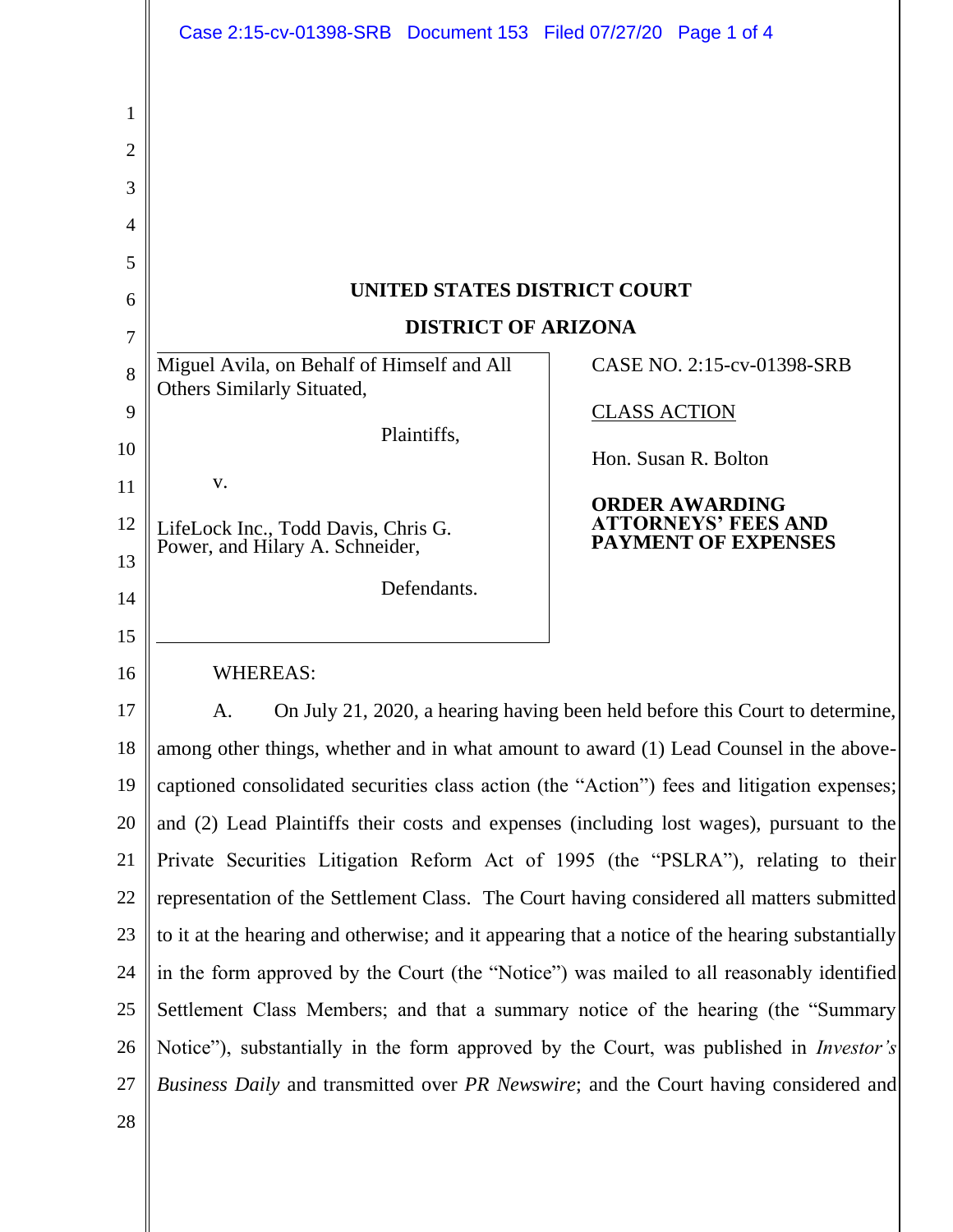1 2 determined the fairness and reasonableness of the award of attorneys' fees and expenses requested; and

3 4 5 B. All capitalized terms used in this order that are not otherwise defined herein have the meanings defined in the Stipulation and Agreement of Settlement, dated as of March 27, 2020 (the "Stipulation").

6

## NOW, THEREFORE, IT IS HEREBY ORDERED:

7 8 9 1. The Court has jurisdiction over the subject matter of this Action and over all parties to the Action, including all Settlement Class Members who have not timely and validly requested exclusion, Plaintiffs' Counsel, and the Claims Administrator.

- 10 11 12 13 14 15 16 17 2. Notice of Lead Counsel's application for attorneys' fees and payment of expenses was given to all Settlement Class Members who could be identified with reasonable effort. The form and method of notifying the Settlement Class of the application for attorneys' fees and expenses met the requirements of Rules 23 and 54 of the Federal Rules of Civil Procedure, Section 21D(a)(7) of the Securities Exchange Act of 1934, 15 U.S.C. § 78u-4(a)(7), as amended by the PSLRA, and due process, and constituted the best notice practicable under the circumstances, and due and sufficient notice to all persons and entities entitled thereto.
- 18 19 20 21 3. Lead Counsel is hereby awarded, on behalf of all Plaintiffs' Counsel, attorneys' fees in the amount of \$6,000,000 (which is 30% of the Settlement Fund), and payment of litigation expenses in the amount of \$253,024.00, which sums the Court finds to be fair and reasonable.
- 22

23 24 25 4. The award of attorneys' fees and litigation expenses may be paid to Lead Counsel from the Settlement Fund immediately upon entry of this Order, subject to the terms, conditions, and obligations of the Stipulation, which terms, conditions, and obligations are incorporated herein.

26 27 28 5. In making this award of attorneys' fees and payment of litigation expenses to be paid from the Settlement Fund, the Court has analyzed the factors considered within the Ninth Circuit and found that:

2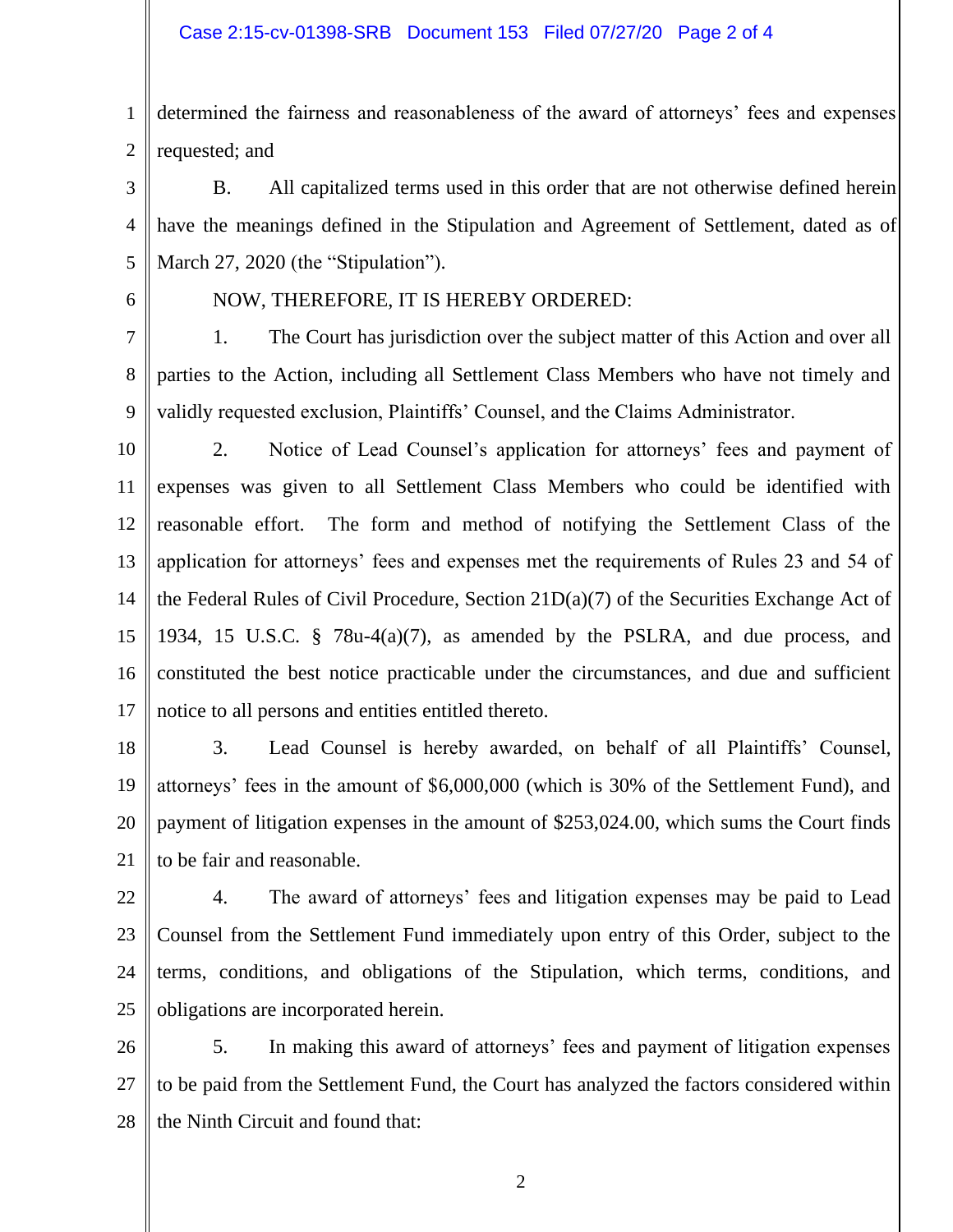1 2 3 4 (a) The Settlement has created a common fund of \$20 million in cash, which is a favorable result, and that numerous Settlement Class Members who submit acceptable Claim Forms will benefit from the Settlement created by the efforts of counsel;

5 6 7 8 9 (b) The requested attorneys' fees and payment of litigation expenses have been reviewed and approved as fair and reasonable by Lead Plaintiffs, two sophisticated institutional investors that were directly involved in the prosecution and resolution of the Action and which have a substantial interest in ensuring that any fees paid to counsel are duly earned and not excessive;

10 11 12 (c) Plaintiffs' Counsel undertook the Action on a contingent basis, and have received no compensation during the more than five years the Action was litigated, and any fee and expense award has been contingent on the result achieved;

13 14 15 (d) The Action involves complex factual and legal issues and, in the absence of settlement, would involve lengthy challenging proceedings the resolution of which would be uncertain:

16 17 (e) Plaintiffs' Counsel conducted the Action and achieved the Settlement with skillful and diligent advocacy;

18 19 (f) Plaintiffs' Counsel have devoted approximately 8,700 hours, with a reasonable lodestar of over \$5.5 million, to achieve the Settlement;

20 21 (g) The amount of attorneys' fees awarded are fair and reasonable and are consistent with fee awards approved in cases within the Ninth Circuit; and

22 23 24 25 26 27 28 (h) Notice was disseminated to putative Settlement Class Members stating that Lead Counsel would be submitting an application for attorneys' fees in an amount not to exceed 30% of the Settlement Fund, which includes accrued interest, and payment of litigation expenses incurred in connection with the prosecution of this Action not to exceed \$350,000 and that such application also might include a request that Lead Plaintiffs be reimbursed their reasonable costs and expenses (including lost wages) directly related to their representation of the Settlement Class.

3